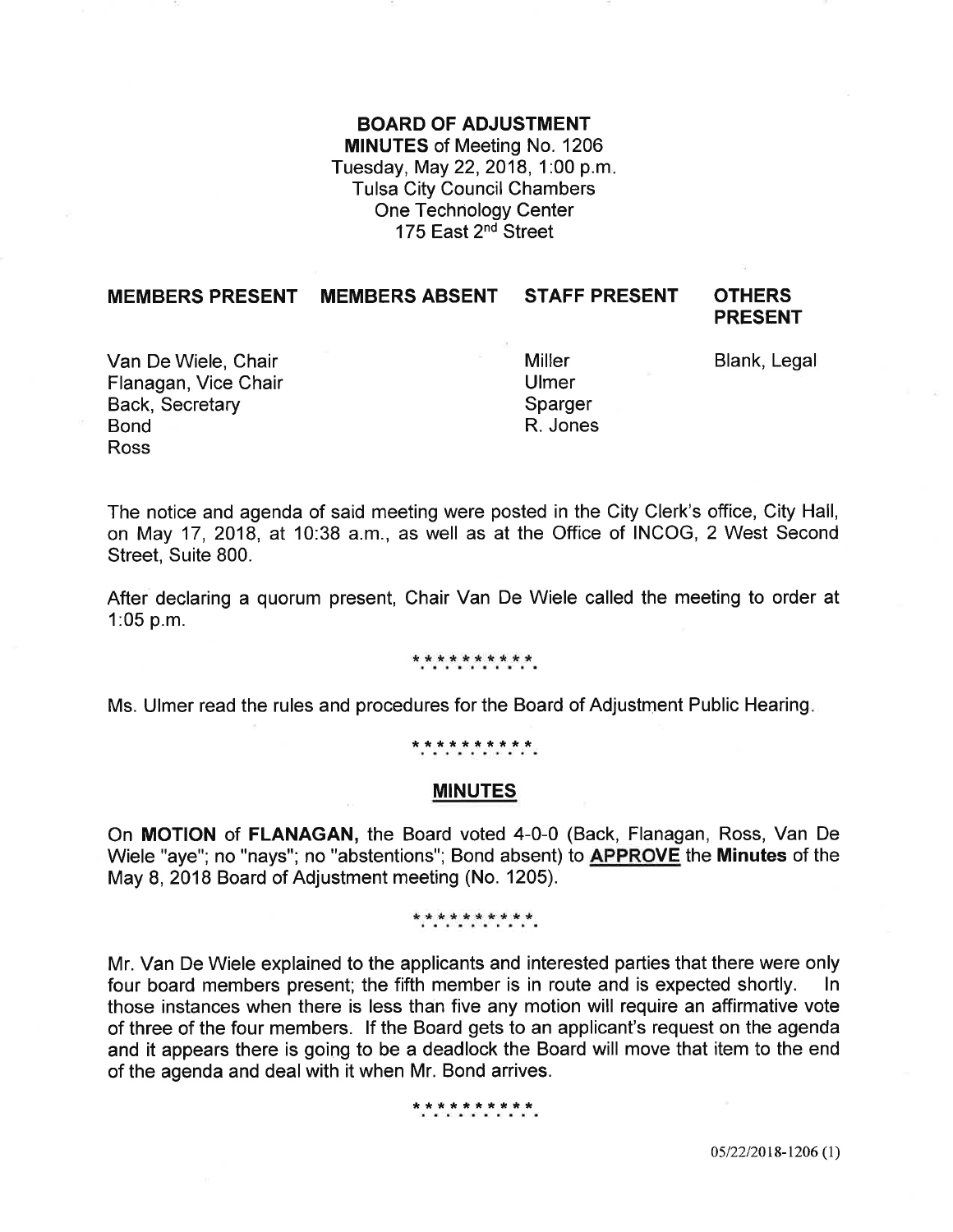### UNFINISHED BUSINESS

None

### \* \* \* \* \* \* \* \* \* \*

### NEW APPLICATIONS

### 22441-Christopher Granados

### Action Requested:

Modification to a previously approved Special Exception (BOA-21591) to permanently allow a vehicle repair/maintenance use in a CS District (Section 15.020). LOCATION: 11426 East 21<sup>st</sup> Street South (CD 6)

### Presentation

Carlos Valdez, 3822 South 118<sup>th</sup> East Avenue, Tulsa, OK; this request is to continue a previously approved Special Exception.

Daniel Miranda, 11682 East 21<sup>st</sup> Street, Suite B, Tulsa, OK; came forward with Mr. Valdez.

Mr. Van De Wiele stated there have been changes to the Zoning Code which may be in favor of the applicant, such as the applicant may not need as much relief as previously. Mr. Van De Wiele asked Mr. Valdez what type of vehicle service and repair maintenance is being performed on the site. Mr. Valdez stated that repairs are on personal vehicles. Mr. Van De Wiele asked Mr. Valdez if there were any commercial repairs performed on the site. Mr. Valdez stated there is only personal vehicle repairs only. Mr. Van De Wiele asked if there were any sales. Mr. Valdez answered no. Mr. Van De Wiele asked there were any parts sold at the site. Mr. Valdez answered no. Mr. Van De Wiele asked Mr. Valdez if there was a gas station operated on the site. Mr. Valdez answered no. Mr. Van De Wiele asked Mr. Valdez if there were any cars being sold from the site. Mr. Valdez answered no.

Mr. Van De Wiele stated that the repairs on personal vehicles is now a permitted by right use and is no longer a use that requires a Special Exception.

Mr. Van De Wiele asked Ms. Miller if there would be a possible refund to the applicant. Ms. Miller stated the staff will look at the application for a determination.

Mr. Van De Wiele informed Mr. Valdez and Mr. Miranda that the request is no longer needed, and they may leave.

### lnterested Parties:

There were no interested parties present.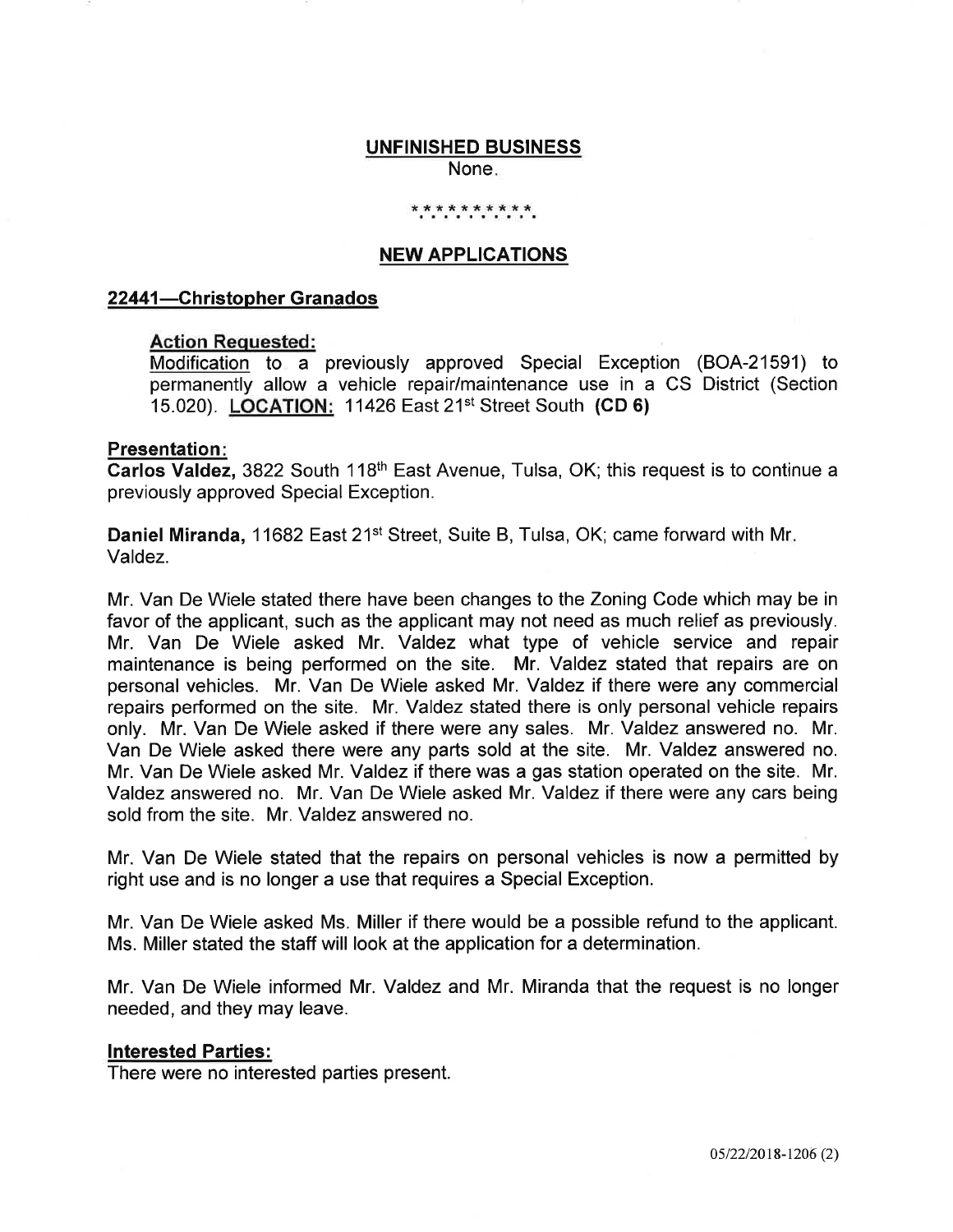### Gomments and Questions:

None

### Board Action:

On MOTION of BACK, the Board voted 4-0-0 (Back, Flanagan, Ross, Van De Wiele "aye"; no "nays"; no "abstentions"; Bond absent) to **DISMISS** the request for a Modification to a previously approved Special Exception (BOA-21591) to permanently allow a vehicle repair/maintenance use in a CS District (Section 15.020) is no longer needed due to the new Zoning Code allowing the specified uses on site; for the following property:

### LT 1 BLK 1, RICHARD HENRY ADDN, BURRIS SQUARE, LESLIE LEIGH ADDN, BRIANA ANN ADDN RESUB L1 81 LESLIE LEIGH ADDN, City of Tulsa, Tulsa County, State of Oklahoma

Mr. Bond entered the meeting at 1:15 P.M.

### 22442-Amy Peters

### Action Requested:

Special Exception to allow a Commercial/Assembly & Indoor Entertainment use (large capacity over 250) in a CS District (Section 15.020). LOGATION: 3502 East 51<sup>st</sup> Street South (CD 9)

Mr. Van De Wiele asked staff if there were concerns and/or issues about the addresses. Ms. Ulmer stated the request should be tied to the address of 3328 East 51<sup>st</sup> Street. The address 3502 East 51<sup>st</sup> Street is the overall address for the larger parcel, and that was a mistake to have the notices sent with that address. Mr. Van De Wiele asked Ms. Ulmer if the address  $3328$  East  $51<sup>st</sup>$  Street was the old grocery store. Ms. Ulmer answered affirmatively.

### Presentation:

Gody Herndun, 632 Grove Creek Road, Waxahachie, TX; stated that Urban Air is a place where every parent can create life long memories with their children. That was accomplished by bringing world class cutting edge attractions into the facility, coupled with the opportunity to have birthday parties. There will be about 70 people employed at the subject location, with many of the employees being 15, 16, 17 and 18 years of age, and for most of them this will be their first job. Urban Air also is involved civically in the community; working with the schools and the non-profits within Tulsa.

Mr. Van De Wiele asked if the interior of the facility changes, i.e., is it a trampoline park one day and a Jupiter jump another day. Mr. Herndun stated that it does not change. Only 20% of the floor plan has trampolines, it is really a full adventure park. There are 15 attractions planned for the facility; the structures and design of many of the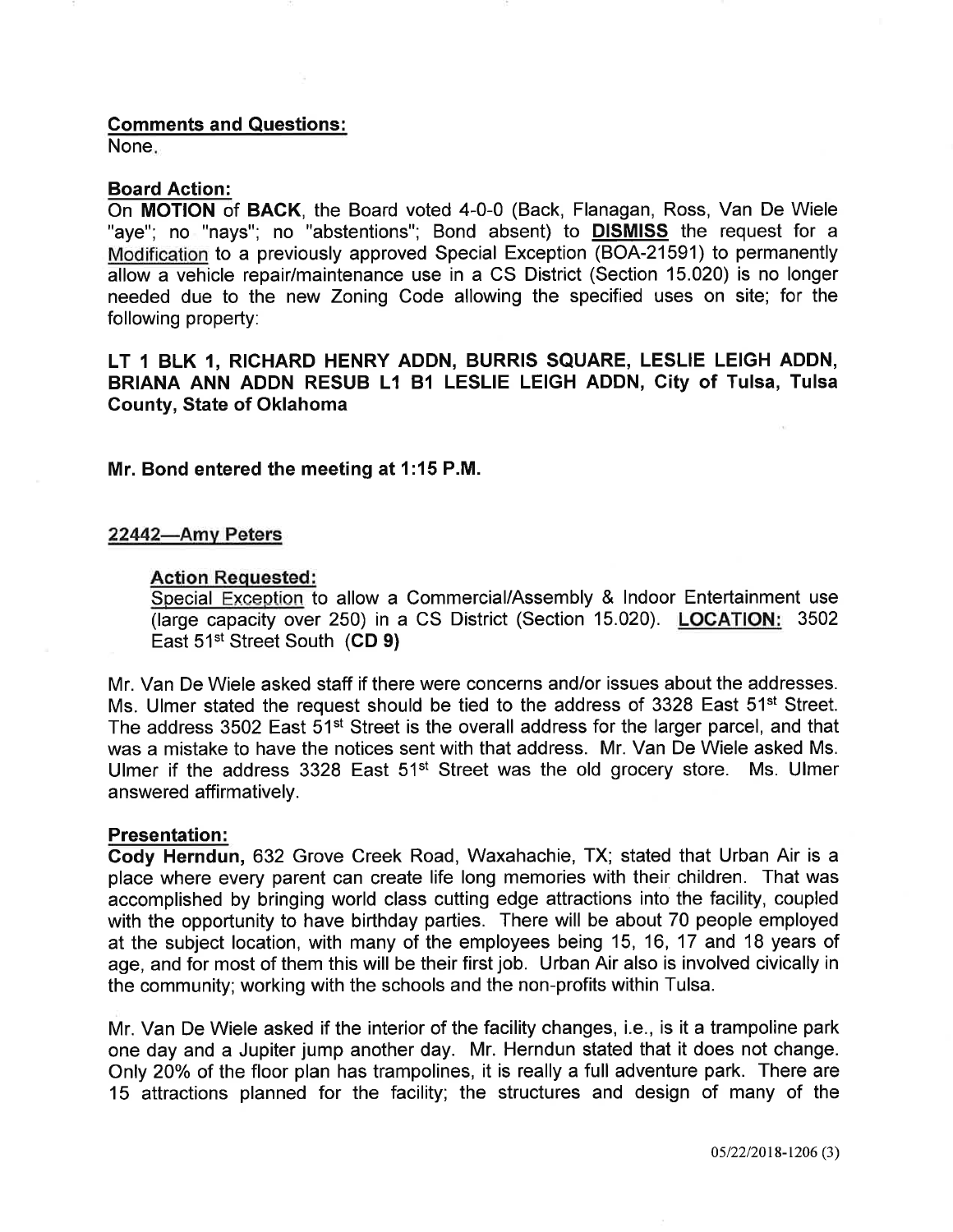attractions are to stay in place. Urban Air has evolved away from the trampoline park setting and into adventure park setting by taking out some of the trampolines and replacing them with rides like the Sky Rider and the rock wall climbing. The hours of operation will change during the summer; while school is in session the facility would open from 4:00 P.M. to 8:00 P.M., Monday through Thursday, Friday hours are 12:00 noon to 11:00 P.M., Saturday hours are 10:00 A.M. to 11:00 P.M., and Sunday 1:00 P.M. to 8:00 P.M. When school is out of session, i.e., Christmas break or spring break, the hours will be 10:00 A.M. to 8:00 P.M., Monday through Thursday; everything else will stay the same. None of the hours elongate.

Mr. Van De Wiele stated that to the extent the Board is in favor of this request, the Board would probably limit the activity to the 3328 East 51<sup>st</sup> Street address so the entire facility does not change to an adventure park. Typically, the Board tries to limit the use to what is being done by the applicant so there is not an unintended use, i.e., night club.

Mr. Van De Wiele asked Mr. Herndun if he was leasing the location. Mr. Herndun answered affirmatively. Mr. Van De Wiele asked Mr. Herndun how long the lease was for. Mr. Herndun stated that the lease is for ten years. Mr. Van De Wiele asked Mr. Herndun if he had signed the lease. Mr. Herndun answered affirmatively. Mr. Van De Wiele asked Mr. Herndun when the lease started. Mr. Herndun stated the lease actually begins when permits can be obtained and take occupancy.

Mr. Flanagan asked Mr. Herndun if there would be alcohol served at the facility. Mr. Herndun stated there would not.

Ms. Back asked Mr. Herndun about the sound proofing of the facility. Mr. Herndun stated they don't sound proof. Mr. Herndun stated that the Waxahachie facility, which was also a previous grocery store, has neighbors on the east and west sides and the only time they heard anything was during construction.

Amy Peters, 11290 Sugar Mill Lane, Frisco, TX; stated there will nothing outside of the building and there will be no music played outside. Everything is indoors.

### Interested Parties:

Bruce Horgen, 5142 South Marion Avenue, Tulsa, OK; stated his residence backs up to the subject property. His concerns were if this change would affect the entire parcel and seeing this is just for the address that concern is relieved. Mr. Horgen stated there is PUD-372 that overlaps the CS property and the residential property, and he assumes if the request is granted that it will not go into the PUD as well. Mr. Van De Wiele answered affirmatively.

### Gomments and Questions:

None.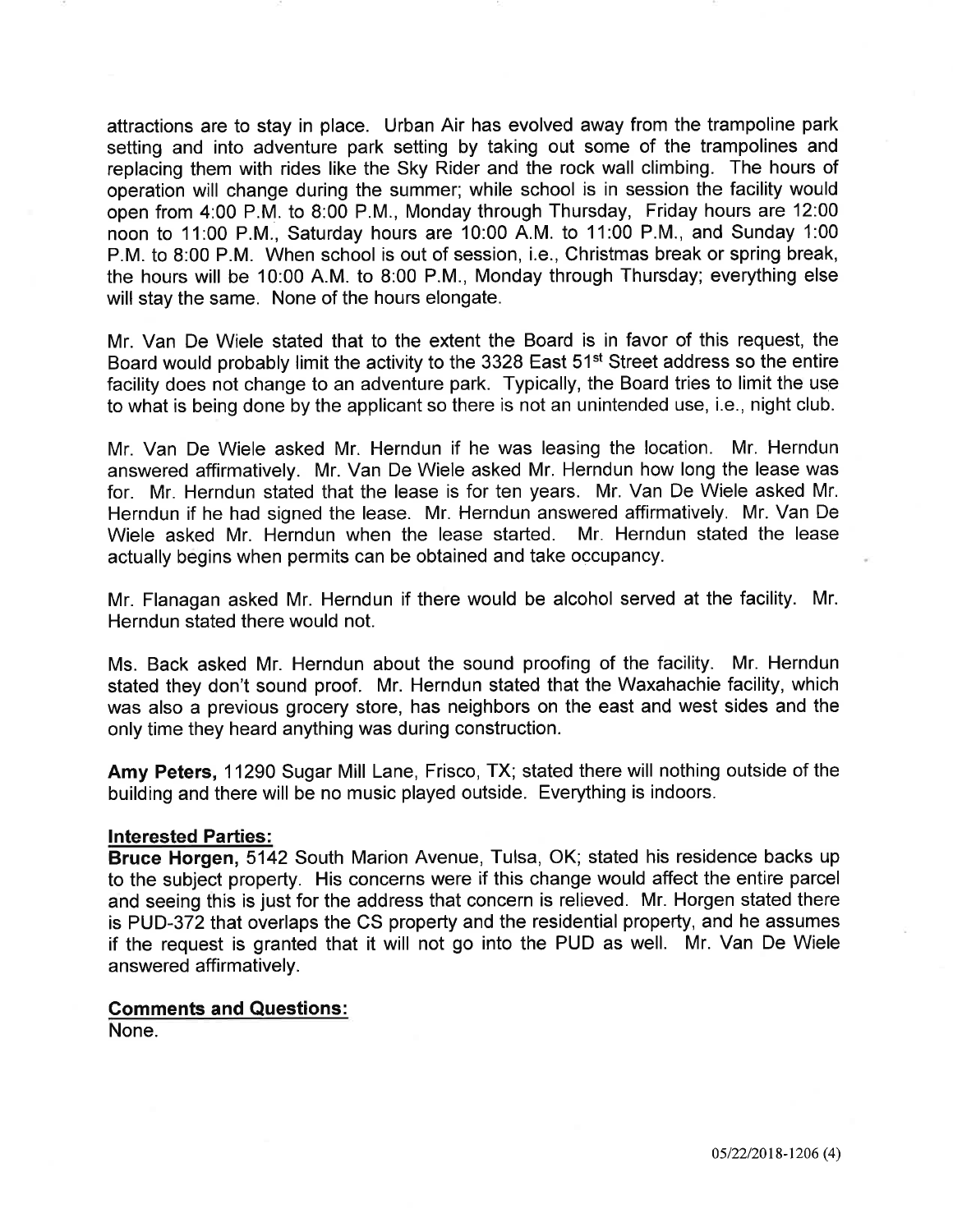### Board Action:

On MOTION of BACK, the Board voted 5-0-0 (Back, Bond, Flanagan, Ross, Van De Wiele "aye"; no "nays"; no "abstentions"; none absent) to APPROVE the request for a Special Exception to allow a Commercial/Assembly & lndoor Entertainment use (large capacity over 250) in a CS District (Section 15.020), subject to conceptual plans submitted today, dated 05/22/2018. The approval is subject to the following conditions; it is limited to the conceptual attractions as submitted that go along with the adventure park theme, limited to ten years from the issuance date of the Certificate of Occupancy, limited to the address of 3328 East 51<sup>st</sup> Street South. The Board finds that the requested Special Exception will be in harmony with the spirit and intent of the Code, and will not be injurious to the neighborhood or otherwise detrimental to the public welfare ; for the following property:

LT 1 LESS WsO 3167.28 & LESS EsO N125 & LESS BEG 2725 NWC LT 1 TH E APR 34.81 S APR 3.04 SW127.48 SW220.23 N APR 348.07 POB & LT 3 LESS TR BEG NWC LT 3 TH E2O9 5174 W35 55 W25 S5O E6O S43 W2O9 N272 POB BLK 1,LOU NORTH WOODLAND ACRES 2ND ADDN, ENIX GROVE ADDN, SOUTHERN HILLS MALL ADDN AMD, GRESCENT PARK ADDN, WATERFORD, SOUTHERN HILLS MALL SECOND ADD RSB PT B1 SO HILLS MALL, City of Tulsa, Tulsa County, State of Oklahoma

### 22443-Billv Thompson

### Action Requested:

Special Exception to permit a carport in the street setback (Section 90.090-C.1). LOCATION: 8933 East Oklahoma Street North (CD 3)

### Presentation:

Billy Thompson, 8933 East Oklahoma Street, Tulsa, OK; stated he would like to have a permit for a carport.

Delores Deckard, 13808 East 83<sup>rd</sup> Street North, Owasso, OK; stated she is Mr. Thompson's daughter.

Mr. Van De Wiele asked Ms. Deckard if the carport depicted on page 4.7 of the agenda was the carport being discussed. Ms. Deckard answered affirmatively.

Mr. Van De Wiele asked about the dimensions of the carport. Ms. Deckard stated the carport is 20 feet long and 12 feet wide. The carport frame measured out at 20 feet long with a 6" overhang, and she believes why the carport was questioned.

Mr. Van De Wiele asked Ms. Deckard if there were other carports in the neighborhood Ms. Deckard answered affirmatively.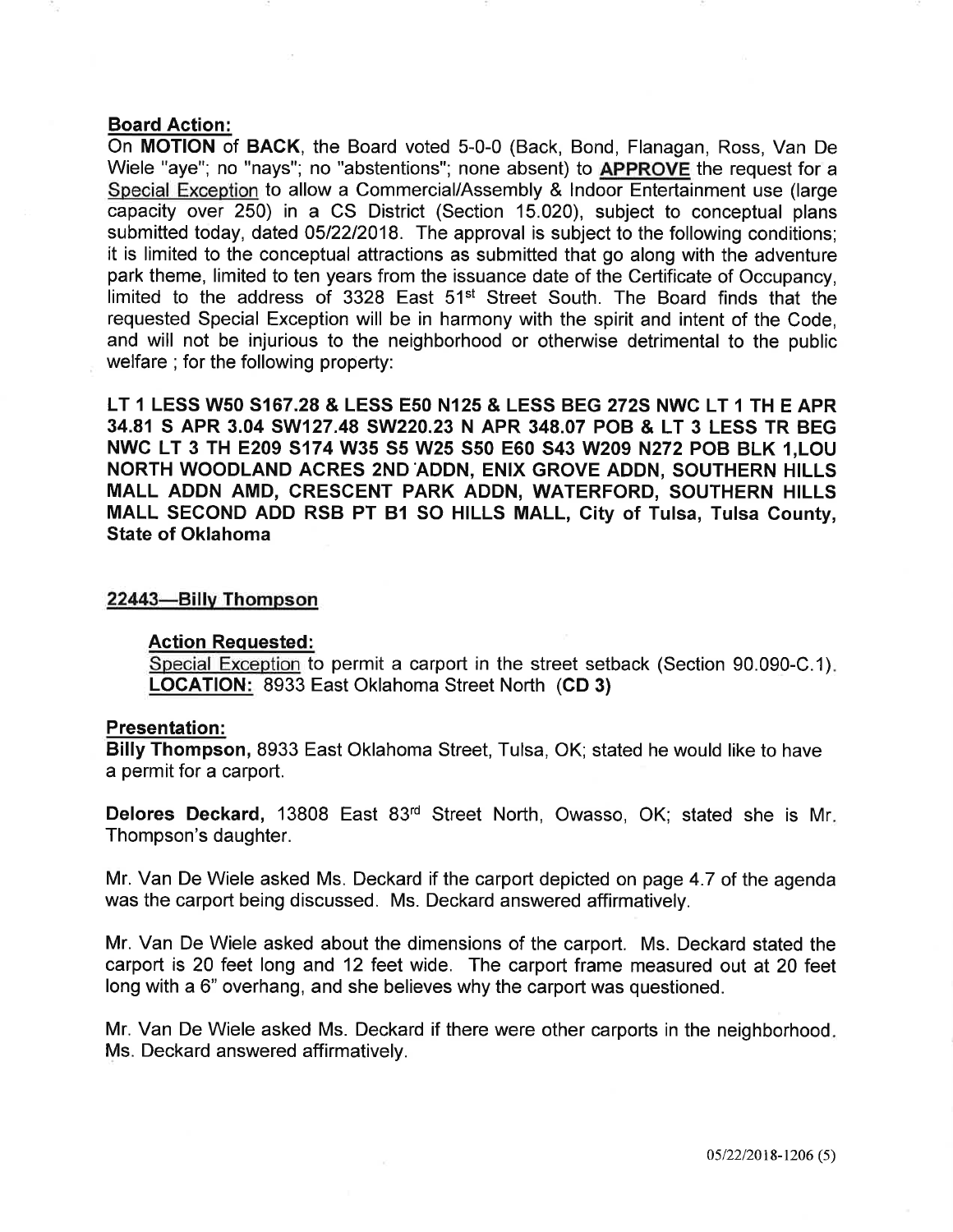### lnterested Parties:

There were no interested parties present

## Gomments and Questions:

None

### Board Action:

On MOTION of FLANAGAN, the Board voted 5-0-0 (Back, Bond, Flanagan, Ross, Van De Wiele "aye"; no "nays"; no "abstentions"; none absent) to **APPROVE** the request for a Special Exception to permit a carport in the street setback (Section 90.090-C.1), subject to the conceptual plan as shown on page 4.7 and the page 4.8 for the carport conceptual dimensions of the agenda packet. The Board finds that the requested Special Exception will be in harmony with the spirit and intent of the Code, and will not be injurious to the neighborhood or otherwise detrimental to the public welfare; for the following property:

### LOT 20 BLK 3, VAN ACRES ADDN AMD, City of Tulsa, Tulsa County, State of Oklahoma

### 22444-Jay Kingsley

### Action Requested:

Variance to permit a swimming pool to be located within the street setback (Section 5.030-4, Section 90.090-C). LOCATION: 2929 East 56th Place South  $(CD<sub>9</sub>)$ 

### Presentation:

The applicant was not present

Mr. Van De Wiele moved this item to the end of the agenda

### lnterested Parties:

There were no interested parties present

### Comments and Questions:

None

### Board Action:

No Board action required at this time.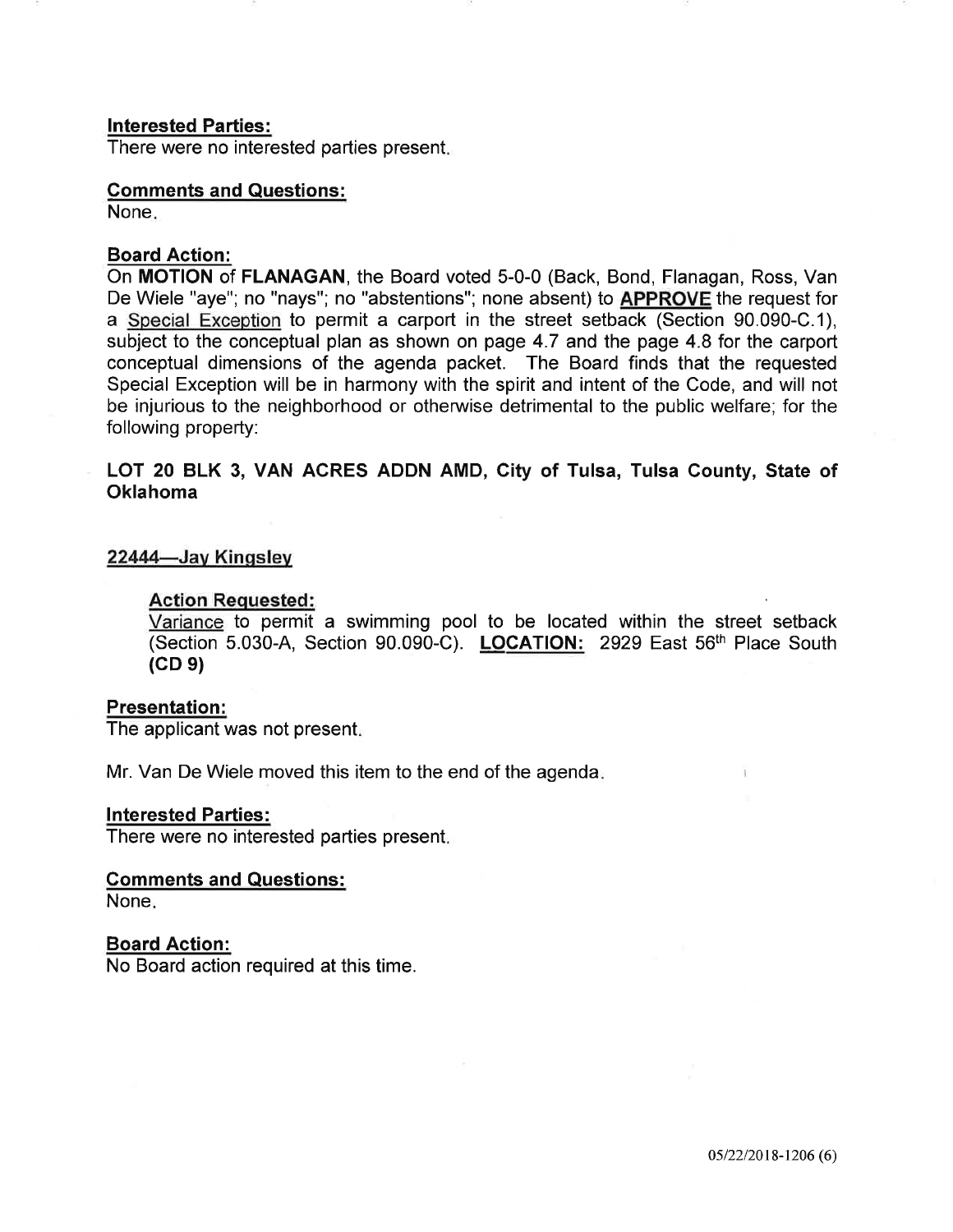### 22445-Wallace Engineering - Mike Thedford

### Action Requested:

Variance of the required street setback from South Birmingham Avenue (Section 5-030-A); Variance to permit a retaining wall within the City of Tulsa street right-ofway (Section 90.090-A). LOCATION: 1803 South Birmingham Avenue East (GD 4l

### Presentation:

Mike Thedford, Wallace Engineering, 200 East M. E. Brady, Tulsa, OK; stated there is a deteriorated sidewalk and it will be replaced, and they would like to improve the street access to the residence with a landing, retaining wall and stairs within the right-of-way. There is about 15 feet from the property line to the street, an existing sidewalk, and the general location of the new sidewalk will be the same as the existing sidewalk location. The proposed landing is so if someone parks on the street there is a landing with access to the stairs with a retaining wall on each side of the stairs. Mr. Thedford stated the grade is about three feet and from the structure it is four feet.

Mr. Van De Wiele asked Mr. Thedford if the width of the sidewalk would be about four feet. Mr. Thedford answered affirmatively.

Ms. Back asked Mr. Thedford if he had received the license agreement and if it had been approved. Mr. Thedford answered affirmatively.

Mr. Van De Wiele asked Mr. Thedford to provide INCOG with a copy of the license agreement.

Mr. Thedford stated the hardship for the Variance is the topography; the slope necessitates the proposal. There will be no other improvements except for the retaining wall and stairs with a sidewalk in front of it.

Robert Wallace, 1803 South Birmingham Avenue, Tulsa, OK.

### lnterested Parties:

There were no interested parties present

### Gomments and Questions:

None

### Board Action:

On MOTION of BACK, the Board voted 4-0-1 (Back, Bond, Ross, Van De Wiele "aye"; no "nays"; Flanagan "abstaining"; none absent) to **APPROVE** the request for a Variance of the required street setback from South Birmingham Avenue (Section 5-030-A); Variance to permit a retaining wall within the City of Tulsa street right-of-way (Section  $90.090-A$ ), subject to conceptual plans  $6.11, 6.12, 6.13, 6.14$  and  $6.15$  of the agenda packet. The Board finds the hardship to be the topography of the land making it difficult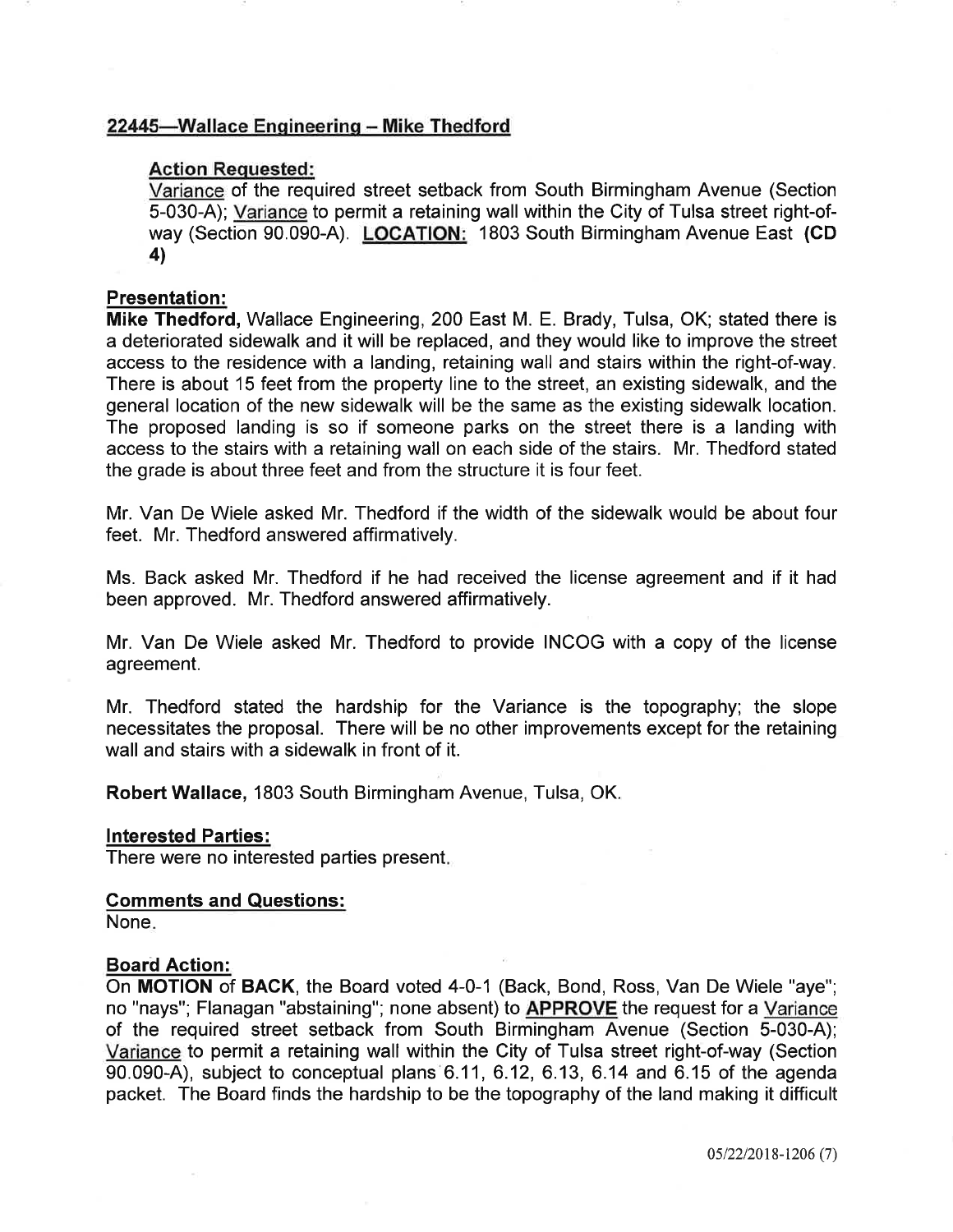to utilize the front approach to the house for guests. The applicant is to submit the approved license agreement to INCOG. The Board finds that the following facts, favorable to the property owner, have been established:

a. That the physical surroundings, shape, or topographical conditions of the subject property would result in unnecessary hardships or practical difficulties for the property owner, as distinguished from a mere inconvenience, if the strict letter of the regulations were carried out;

b. That literal enforcement of the subject zoning code provision is not necessary to achieve the provision's intended purpose;

c. That the conditions leading to the need of the requested variance are unique to the subject property and not applicable, generally, to other property within the same zoning classification;

d. That the alleged practical difficulty or unnecessary hardship was not created or self-imposed by the current property owner;

e. That the variance to be granted is the minimum variance that will afford relief;

f. That the variance to be granted will not alter the essential character of the neighborhood in which the subject property is located, nor substantially or permanently impair use or development of adjacent property; and

g. That the variance to be granted will not cause substantial detriment to the public good or impair the purposes, spirit, and intent of this zoning code or the comprehensive plan; for the following property:

### LT 9 BLK 2, BARNARD VIEW ADDN EXT, BARNARD VIEW ADDN, Gity of Tulsa, Tulsa Gounty, State of Oklahoma

### 22444-Jay Kingsley

### Action Requested:

Variance to permit a swimming pool to be located within the street setback (Section 5.030-A, Section 90.090-0). LOCATION: 2929 East 56th Place South  $(CD<sub>9</sub>)$ 

### Presentation:

The applicant was not present.

Mr. Van De Wiele stated the Board can decide whether to act on this request or to continue it. Mr. Van De Wiele stated that personally he would choose to act on it because there was a very similar request a few doors down.

Mr. Van De Wiele asked Ms. Miller if the reason this request is necessary is because the house has a front on two streets. Ms. Miller answered affirmatively.

Ms. Blank stated the previous Variance granted in 2016 was for the lot immediately to the west, so it is not the pool that is seen in the aerial photo. Ms. Blank stated the Board also needs to consider that if the applicant is not in attendance today it may be